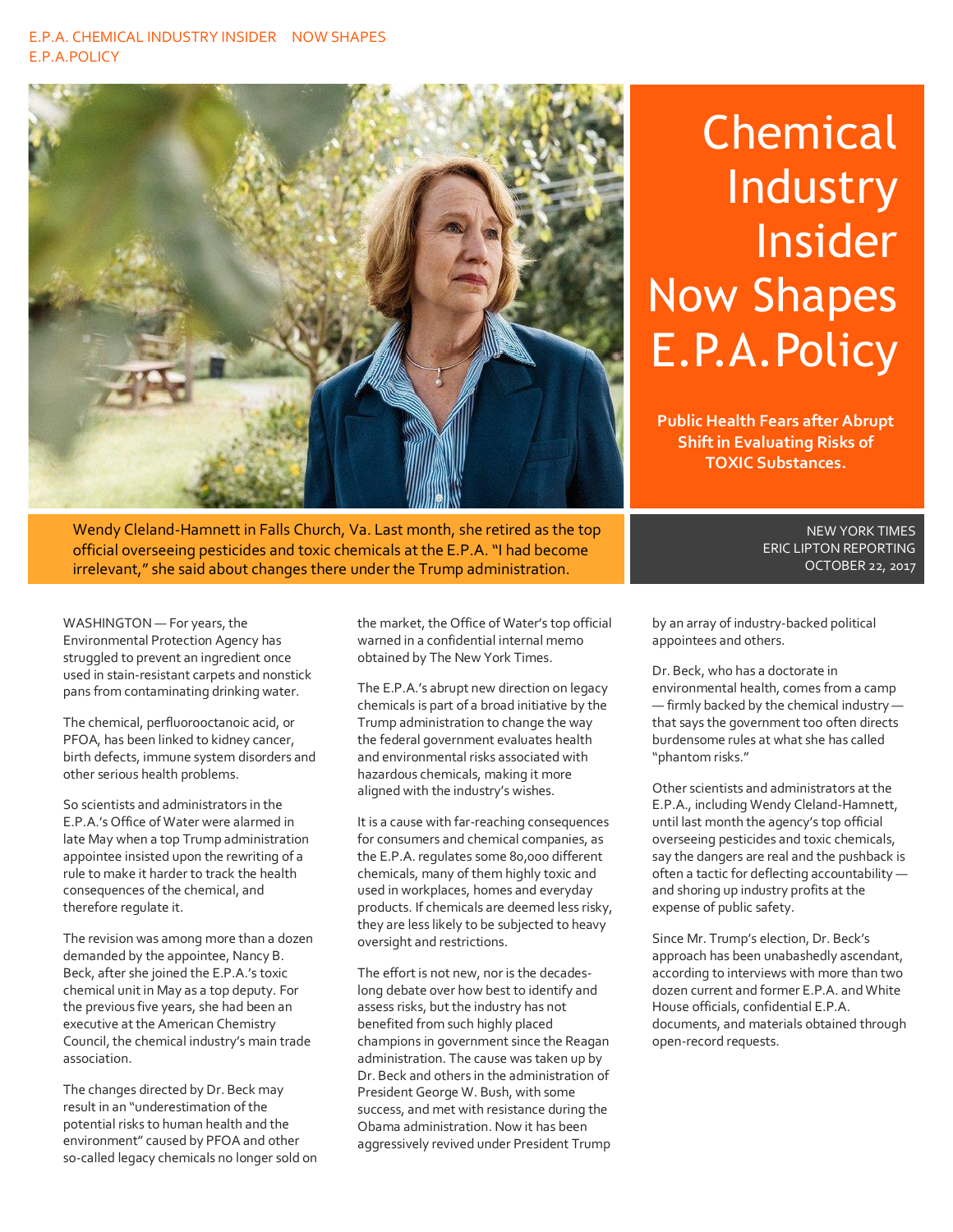In March, Scott Pruitt, the E.P.A. chief, overrode the recommendation of Ms. Hamnett and agency scientists to ban the commercial use of the pesticide chlorpyrifos, blamed for developmental disabilities in children.

The E.P.A.'s new leadership also pressed agency scientists to re-evaluate a plan to ban certain uses of two dangerous chemicals that have caused dozens of deaths or severe health problems: methylene chloride, which is found in paint strippers, and trichloroethylene, which removes grease from metals and is used in dry cleaning.

"It was extremely disturbing to me," Ms. Hamnett said of the order she received to reverse the proposed pesticide ban. "The industry met with E.P.A. political appointees. And then I was asked to change the agency's stand."

The E.P.A. and Dr. Beck declined repeated requests to comment that included detailed lists of questions.

"No matter how much information we give you, you would never write a fair piece," Liz Bowman, a spokeswoman for the E.P.A., said in an email. "The only thing inappropriate and biased is your continued fixation on writing elitist clickbait trying to attack qualified professionals committed to serving their country."

Before joining the E.P.A., Ms. Bowman was a spokeswoman for the American Chemistry Council.

The conflict over how to define risk in federal regulations comes just as the E.P.A. was supposed to be fixing its backlogged and beleaguered chemical regulation program. Last year, after a decade of delays, Congress passed bipartisan legislation that would push the E.P.A. to determine whether dozens of chemicals were so dangerous that they should be banned or restricted.

The chemical safety law was passed after Congress and the chemical industry reached a consensus that toxic chemical threats — or at least the fear of them — were so severe that they undermined consumer confidence in products on the market.

But now the chemical industry and many of the companies that use their compounds are praising the Trump administration's changed direction, saying new chemicals are getting faster regulatory reviews and

existing chemicals will benefit from a less dogmatic approach to determining risk.

"U.S. businesses, jobs and competitiveness depend on a functioning new chemicals program," Calvin M. Dooley, a former congressman who is president of the American Chemistry Council, said in a statement. It was issued in June after Dr. Beck, his recent employee, pushed through many industry-friendly changes in her new role at the E.P.A., including the change in tracking legacy chemicals such as PFOA.

Anne Womack Kolton, a vice president at the council, said on Wednesday that Dr. Beck's appointment was a positive development.

"We, along with many others, are glad that individuals who support credible science and thorough analysis as the basis for policymaking have agreed to serve," she said in an email. "Consistency, transparency and high quality science in the regulatory process are in everyone's interests."

The Trump administration's shift, the industry has acknowledged, could have financial benefits. Otherwise, the industry may lose "millions of dollars and years of research invested in a chemical," the American Chemistry Council and other groups wrote in a legal brief defending the changes Dr. Beck had engineered.

But consumer advocates and many longtime scientists, managers and administrators at the E.P.A. are alarmed by the administration's priorities and worry that the new law's anticipated crackdown on hazardous chemicals could be compromised.

"You are never going to have 100 percent certainty on anything," Ms. Hamnett said. "But when you have a chemical that evidence points to is causing fatalities, you err more on the side of taking some action, as opposed to 'Let's wait and spend some more time and try to get the science entirely certain,' which it hardly ever gets to be."

The divergent approaches and yearslong face-off between Ms. Hamnett and Dr. Beck parallel the story of the chemical industry's quest to keep the E.P.A.'s enforcement arm at bay.

The two women, one a lawyer from New Jersey, the other a scientist from Long Island, have dedicated their lives to the issue of hazardous chemicals. Each's

expertise is respected by her peers, but their perspectives couldn't be more dissimilar.

Ms. Hamnett, 63, spent her entire 38-year career at the E.P.A., joining the agency directly from law school as a believer in consumer and environmental protections. Dr. Beck, 51, did a fellowship at the E.P.A., but has spent most of her 29-year career elsewhere: in a testing lab at Estée Lauder, as a toxicologist in the Washington State Health Department, as a regulatory analyst in the White House and most recently with the chemical industry's trade group.

Before Mr. Trump's election, Ms. Hamnett would have been regarded as the handsdown victor in their professional tug of war. Her decision to retire in September amounted to a surrender of sorts, a powerful acknowledgment of the two women's reversed fortunes under the Trump administration.

"I had become irrelevant," Ms. Hamnett said.

Her farewell party in late August was held in the wood-paneled Map Room on the first floor of the E.P.A. headquarters, the same room where Mr. Trump had signed an executive order backed by big business that called for the agency to dismantle environmental protections.

Dr. Beck was among those who spoke. She thanked Ms. Hamnett for her decades of service. "I don't know what I am going to do without her," she said, according to multiple people who attended the event.

Ms. Hamnett, in an interview, said she had little trouble envisioning the future under the new leadership. "It's time for me to go," she said. "I have done what I could do."



#### Dr. Beck

Dr. Beck (pictured above) testifying at a Senate hearing in March. She joined the E.P.A. in May after working as an executive at the American Chemistry Council, the chemical industry's main trade association.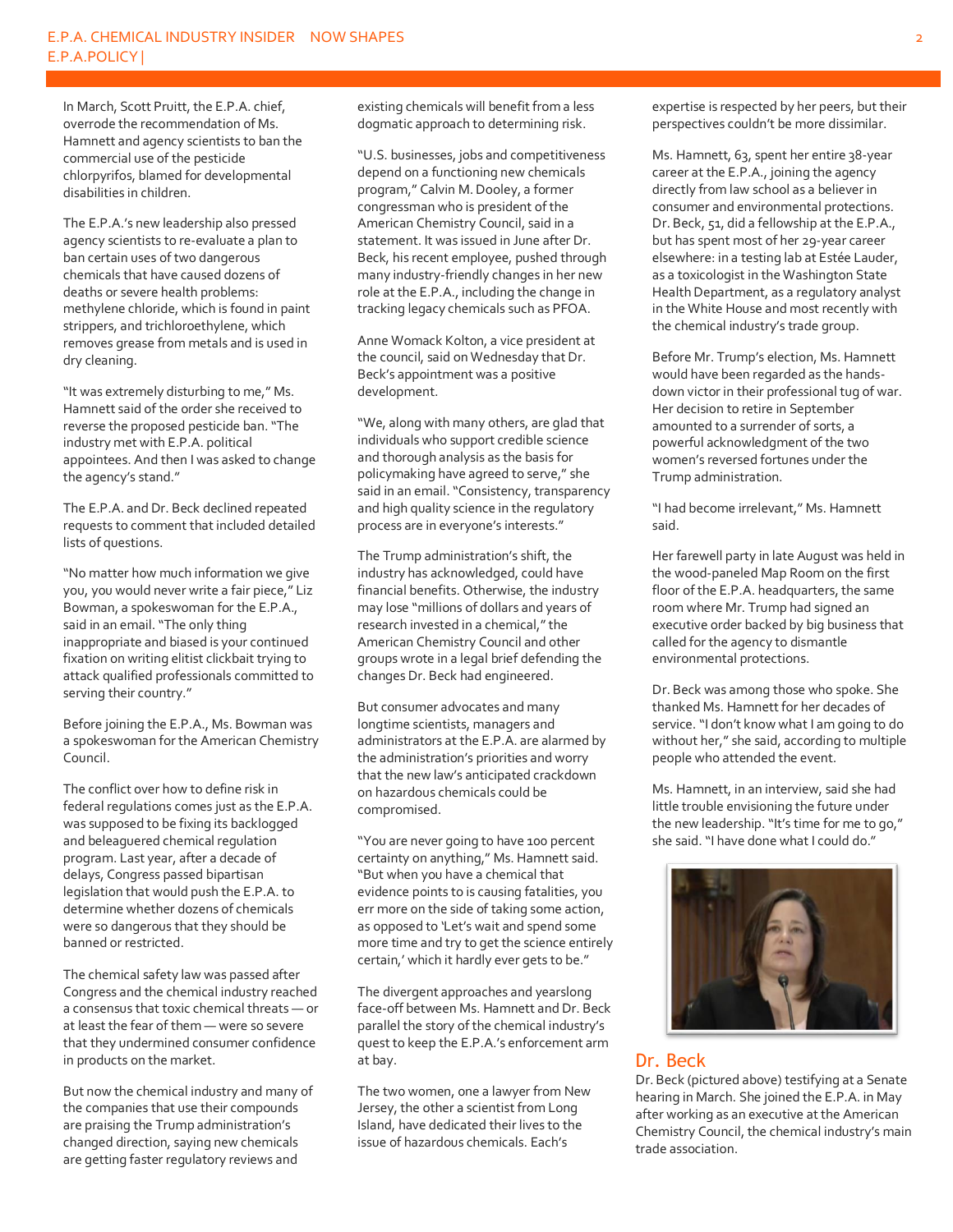### Why Has the E.P.A. Shifted on Toxic Chemicals? An Industry Insider Helps Call the Shots

A scientist who worked for the chemical industry now shapes policy on hazardous chemicals. Within the E.P.A., there is fear that public health is at risk. (Above, a signing ceremony for new rules on toxic chemicals.)



'Unreasonable Risk of Injury'

A bridge over the Delaware River in Trenton, N.J., says, "Trenton Makes, the World Takes." The Roebling Steel Company plant brought prosperity to the region, but also contaminated soil and groundwater with hazardous chemicals.





Canal.

President Gerald R. Ford signed the Toxic Substances Control Act in October 1976, giving the E.P.A. the authority to ban or restrict chemicals it deemed dangerous. It was hailed as a public health breakthrough.

"For the first time, the law empowers the federal government to control and even to stop production or use of chemical substances that may present an unreasonable risk of injury to health or environment," a federal report said.

A few years later, after graduating from George Washington University Law School in 1979, Ms. Hamnett landed at the E.P.A. She arrived fully embracing its enhanced mission.

She had grown up in Trenton, where the words "Trenton Makes, the World Takes" are affixed in neon to the side of a railroad bridge spanning the Delaware River.

Her childhood memories included passing by the 200-acre Roebling Steel Company plant — named after the designer of the Brooklyn Bridge. At its peak, the plant was Trenton's largest employer, and it helped spread prosperity to the region.

But the company was also a chronic polluter. For decades, it dumped arsenic, chromium, lead and other hazardous chemicals, contaminating soil and groundwater. Ultimately, the pollution was so pervasive that the E.P.A. declared the property a Superfund cleanup site.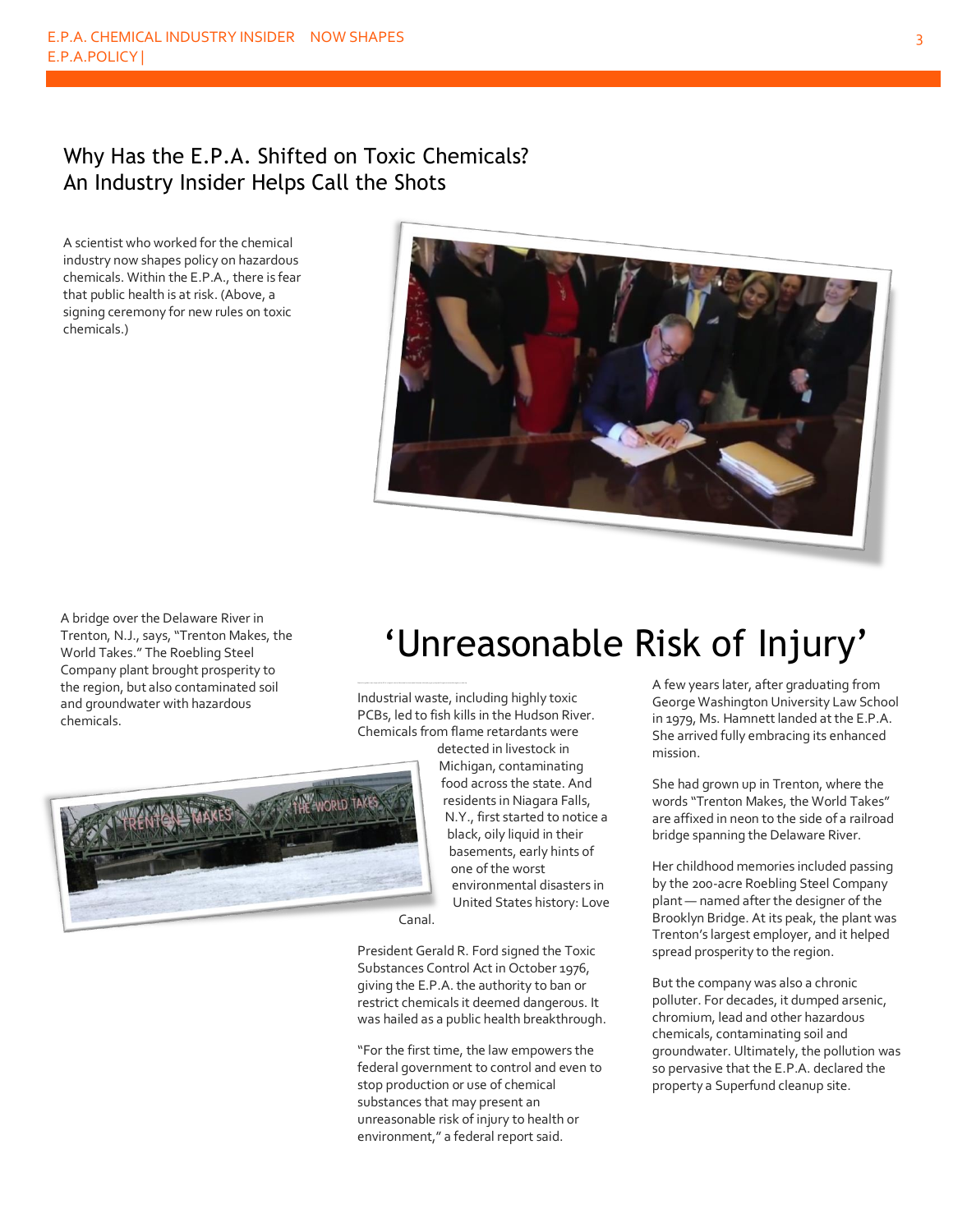It was this legacy, as well as the congressional directive to the E.P.A. to protect the public from harm, that Ms. Hamnett said guided her.

During the Bush administration, she was drawn into a contentious debate involving lead paint that highlighted her resolve and that of her opponents.

Few environmental hazards are as well understood as the dangers of lead in paint. Since it was first used in homes in the United States, more than a century ago, it has poisoned children. Even after it was banned in the late 1970s, it remained a threat, particularly when renovations took place in the tens of millions of homes with lead-based paint.

The E.P.A. set out to establish standards governing home renovations, and Ms. Hamnett came to the discussions with a strong perspective.

"What is the effect of exposure likely to be?" she recalled asking. "If it is likely to be a severe effect and result in a significant number of people exposed, if so, I am going to err on the side of safety."

While the evidence was solid that lead caused learning disabilities and other problems for children, it was less definitive on whether it was also a factor in adult diseases.

To Ms. Hamnett and her colleagues, the results of multiple studies were compelling enough to establish an apparent link to cardiovascular disease in adults. They concluded in a report in 2006 that there was "stronger evidence for a relationship between lead exposure and blood pressure for adults," citing it as a factor for aggressive safety requirements.

The home renovation industry filed protests over the "inappropriate and costly" rule with the Bush administration and Congress. Taking up its cause was a White House official with a reputation for assessing risk much differently: Dr. Beck.

#### **Throwing 'Sand in the Gears'**

As the Bush administration took office, John D. Graham, who ran the White House office overseeing regulations, unveiled a plan to ease the government's burden on business by reining in "the regulatory state."

To that end, Mr. Graham hired scientists to review major federal regulations and make

recommendations about their worthiness, something the E.P.A. itself had done over the years.

Dr. Beck, Mr. Graham said, was an excellent addition to his staff.

She had grown up in Oyster Bay, N.Y., an affluent suburb on Long Island, earned an undergraduate microbiology degree in 1988 from Cornell and a doctorate from the University of Washington a decade later. Her dissertation, which examined how the sedative phenobarbital impacts the metabolism of the liver, started with words still relevant to her today: "Each day the human body is confronted with many potentially toxic substances in the form of food items, medicinal products and environmental agents."

She started her career at Estée Lauder, where she helped develop preservatives used to extend the shelf life of cosmetics, and also designed laboratory tests to determine if products caused adverse reactions when applied to skin.

When Mr. Graham hired her, she had been working as a science fellow at the E.P.A.'s center for environmental reviews. He described her as having "street smarts and thick skin," someone who did not need the limelight to be effective.

"Dr. Beck is easy to underestimate," Mr. Graham said in an email.

When the proposed lead paint rule came along in 2006, Dr. Beck, in her White House role, pressed Ms. Hamnett and others in the E.P.A. to revise the language to diminish the link to cardiovascular disease in adults, Ms. Hamnett recalled, before letting the rule go into effect.

That was one marker in Dr. Beck's journey to redefine the way the government evaluates risk. Though they repeatedly found themselves on opposite sides, Ms. Hamnett said that, in a way, she admired Dr. Beck's effort during those years.

She described Dr. Beck as a voracious reader of scientific studies and agency reports, diving deep into footnotes and scientific data with a rigor matched by few colleagues. She combed through thousands of comments submitted on proposed rules. And she had a habit of reading the Federal Register, the daily diary of new federal rules.

All of it made Dr. Beck an intimidating and confident adversary, Ms. Hamnett recalled. "She's very smart and very well informed," she said.

But there was a destructive side to that confidence, others said. In particular, Dr. Beck was seen as an enemy of scientists and risk assessors at the E.P.A., willing to challenge the validity of their studies and impose her own judgment, said Robert M. Sussman, a lawyer who represented chemical industry clients during the Bush administration and later became an E.P.A. lawyer and policy adviser under the Obama administration.

"Her goal was to throw sand in the gears to stop things from going forward," said Mr. Sussman, who now is counsel to Safer Chemicals, Healthy Families, a coalition of consumer and environmental groups.

Jack Housenger, a biologist who served as the director of the E.P.A.'s pesticide program, had a more positive recollection. He said Dr. Beck asked reasonable questions about his findings related to a wood preservative used in playgrounds and outdoor decks that was being pulled from the market.

"She wanted us to present the uncertainties and ranges of risk," said Mr. Housenger, who retired this year. "She was trying to understand the methodology."

Paul Noe, a lawyer who worked with Dr. Beck during the Bush administration, also said her critics got her wrong.

"What you really want to do as a government is to set priorities," he said. "If you don't have a realistic way of distinguishing significant risks from insignificant ones, you are just going to get bogged down and waste significant resources, and that can impede public health and safety."

One of the harshest criticisms of Dr. Beck's tenure in the Bush White House came in 2007 from the nonpartisan National Academy of Sciences, which examined a draft policy she helped write proposing much stricter controls over the way the government evaluates risks.

"The committee agrees that there is room for improvement in risk assessment practices in the federal government," the review said, but it described Dr. Beck's suggestions as "oversimplified" and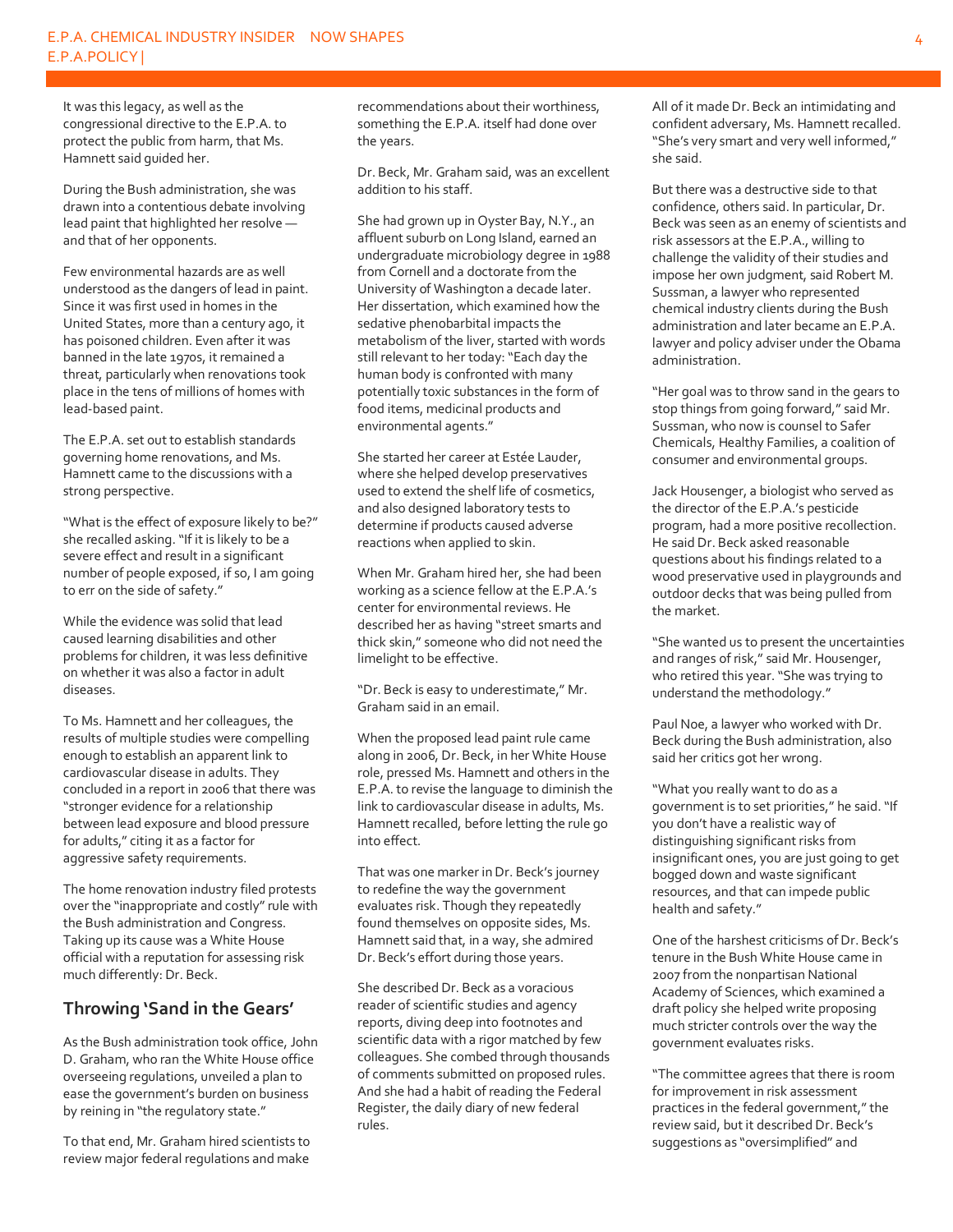"fundamentally flawed." It recommended her proposal be withdrawn.

Dr. Beck was so aggressive in secondguessing E.P.A. scientists that she became central to a special investigation by the House Committee on Science and Technology.

The committee obtained copies of her detailed emails to agency officials and accused her of slowing progress in confirming drinking-water health threats presented by chemicals like perchlorate, used in rocket fuel. "Suppression of Environmental Science by the Bush Administration's Office of Management and Budget," the committee wrote in 2009, before describing Dr. Beck's actions.

The opposition became so intense that Dr. Beck's efforts started to get shut down.

First, the new risk assessment policy she had proposed was formally withdrawn. Then, after Mr. Obama took office in 2009, Mr. Sussman recalled going to the White House along with Lisa P. Jackson, the new E.P.A. administrator, to ask for a commitment to curb Dr. Beck's power.

"We told them that we need the White House out of the E.P.A. science program," Mr. Sussman said. "We demanded that. And we got it."

### **Continuing the Fight**

During Mr. Obama's first term, Dr. Beck left the White House for the American Chemistry Council, whose members include Dow, DuPont and dozens of other major manufacturers and chemical companies.

E.P.A. records show her challenging the agency's scientific conclusions related to arsenic (used to manufacture semiconductors), tert-Butanol (used in perfumes and as an octane booster in gasoline), and 1-bromopropane (used in dry cleaning).

Her point was often the same: Did the scientists producing work that federal regulators relied on adequately justify all of the conclusions about any risks?

"Scientists today are more prolific than ever," she said in a November 2014 presentation, later adding that "unfortunately, many of the scientific studies we read about in the news were not quite ready for prime time."

But at the same time, the industry was confronting a much larger existential problem.

E.P.A. and government-funded academic researchers were raising serious health questions about the safety of a range of chemicals, including flame retardants in furniture and plastics in water bottles and children's toys. Consumer confidence in the industry was eroding.

As the trade association's senior regulatory scientist, she was perfectly positioned to continue her second-guessing of the E.P.A.'s science.

Now her detailed criticisms of the agency came on trade association letterhead and in presentations at agency meetings and events.

"If the same person says the same thing three times, does this create a weight of evidence?" Dr. Beck said in a presentation in 2013, essentially mocking the scientific standards at the agency.

Some state legislatures, frustrated by the E.P.A.'s slow response and facing a consumer backlash, moved to increase their own authority to investigate and act on the problems — threatening the chemical industry with an unwieldy patchwork of state rules and regulations.

Dr. Beck and other chemical industry representatives were dispatched to the E.P.A. and Congress to press for changes to the federal regulatory system that would standardize testing of the most worrisome existing chemicals and improve and accelerate the evaluation of new ones.

The resulting law, passed last year with Democratic and Republican support, gave both sides something they wanted. The chemical industry got pre-emption from most new state regulations, and environmentalists got assurances that new chemicals would be evaluated on health and safety risks alone, not financial considerations.

It was the most significant overhaul of the Toxic Substances Control Act since its enactment in the 1970s, and once again Ms. Hamnett was prepared to help shepherd it into place. The task was shaping up to be what she considered her final, crowning act at the E.P.A.

Ms. Hamnett was invited to the Eisenhower Executive Office Building, a part of the White House complex, to be present as Mr. Obama signed the bill into law. She was so excited that she arrived early and sneaked up to the stage to look at the papers Mr. Obama would be signing.



President Barack Obama signing a chemical safety bill in June last year.

### **Turning the Tables**

They gathered in early June around a long conference table at the E.P.A. headquarters, the sunlight shining in from Constitution Avenue. In the crowd were Dr. Beck, Ms. Hamnett and other top agency officials charged with regulating toxic chemicals, as well as environmentalists worried about last-minute changes to rules being pushed by the chemical industry.

Olga Naidenko, an immunologist specializing in children's health, said she was struck by the head-spinning scene. Dr. Beck, who had spent years trying to influence Ms. Hamnett and others to issue rules friendly to the chemical industry, was now sitting at the conference table as a government decision maker.

"I am running the show. I am now in the chair. And it is mine," Dr. Naidenko said, describing her impressions of Dr. Beck at the gathering.

The Obama-era leadership at the E.P.A., in its last weeks, had published drafts of two critical rules needed to start the new chemical program. The rules detailed how the agency would choose the most risky chemicals to be tested or evaluated and how the hazards should be judged.

It would be up to Mr. Pruitt, the new E.P.A. chief, and his team to complete the process in time for a June deadline, set in the legislation.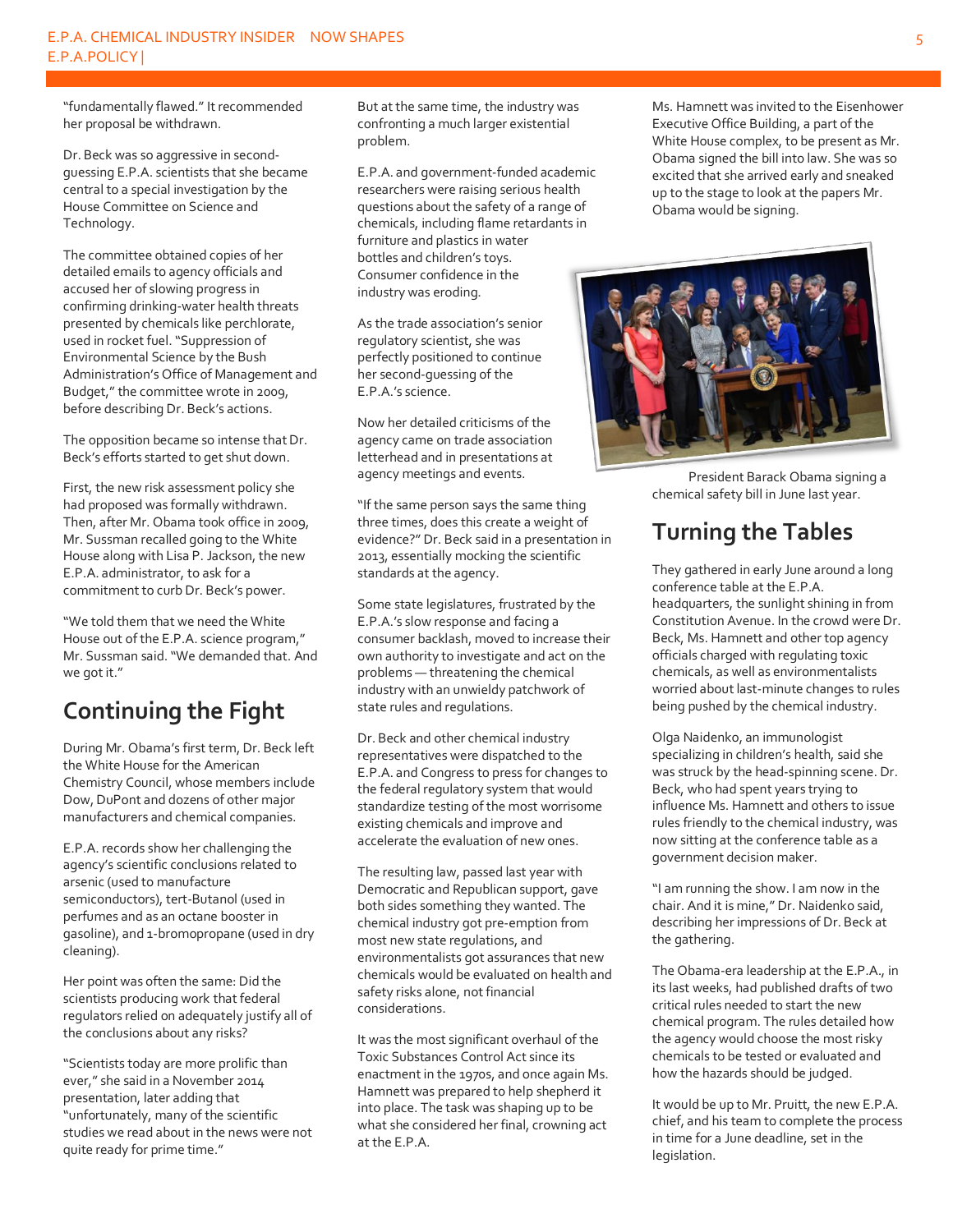Dr. Naidenko, a staff scientist at the Environmental Working Group, was there to plead with the agency to ignore a request from the American Chemistry Council to make more than a dozen last-minute changes, some pushed by Dr. Beck while she was at the council.

Dr. Beck did not seem convinced, recalled Dr. Naidenko and one of her colleagues, Melanie Benesh, a lawyer with the same organization.

"Tell me why you are concerned. What is it about?" Ms. Benesh and Ms. Hamnett each said they recalled Dr. Beck saying.

In fact, behind the scenes, the deed was already done.

Before Dr. Beck's arrival, representatives from the E.P.A.'s major divisions had agreed on final wording for the rules that would be sent to the White House for approval. But they were told to wait until May 1, when Dr. Beck began her job as the acting assistant administrator for chemical safety.

Dr. Beck then spent her first weeks on the job pressing agency staff to rewrite the standards to reflect, in some cases, word for word, the chemical industry's proposed changes, three staff members involved in the effort said. They asked not to be named for fear of losing their jobs.

Dr. Beck had unusual authority to make it happen.

When she was hired by the Trump administration, she was granted the status of "administratively determined" position. It is an unusual classification that means she was not hired based on a competitive process — as civil servants are — and she was also not identified as a political appointee. There are only about a dozen such posts at the E.P.A., among the 15,800 agency employees, and the jobs are typically reserved for technical experts, not managers with the authority to give orders.

Crucially, the special status meant that Dr. Beck did not have to abide by the ethics agreement Mr. Trump adopted in January, which bars political appointees in his administration from participating for two years "in any particular matter involving specific parties that is directly and substantially related to my former employer or former clients, including regulations and contracts."

Her written offer of employment, obtained through a Freedom of Information Act request, also made it clear that Dr. Beck's appointment was junior enough not to require Senate confirmation, which would have almost certainly delayed her arrival at the agency and prevented her from making changes to the rules ahead of the June deadline.

None of these arrangements raised concerns with the E.P.A.'s acting general counsel, Kevin S. Minoli, who issued a ruling on her unusual employment status. Mr. Minoli saw Dr. Beck's background as a benefit, according to a memo he wrote that was reviewed by The Times.

"You have extensive prior experience with the regulated industry's perspective and are already familiar with (and may well have authored) A.C.C. comments now under consideration," he wrote, referring to the American Chemistry Council.

He added that Dr. Beck's "unique expertise, knowledge and prior experience will ensure that the agency is able to consider all perspectives, including that of the regulated industry's major trade association."

In a letter, an E.P.A. official addressed Dr. Beck's ability to be involved in matters affecting her former employer.

### **Getting Her Way**

In the weeks leading up to the June deadline, Dr. Beck made clear what changes she wanted.

The conversations were polite, and Dr. Beck listened to counterarguments that Ms. Hamnett and her team made, Ms. Hamnett said. But in most cases, Dr. Beck did not back down, demanding a variety of revisions, particularly related to how the agency defined risks.

It all had a familiar ring. Ms. Hamnett and the others had fielded many of the same demands from the American Chemistry Council and from Dr. Beck herself when she worked there. Ms. Hamnett took detailed notes in spiral notepads, excerpts from which she showed The Times.

One area of contention was Dr. Beck's insistence that the E.P.A. adopt precise definitions of terms and phrases used in imposing rules and regulations, such as "best available science" and "weight of the evidence."

|                   | UNITED STATES ENVIRONMENTAL PROTECTION AGENCY<br>Washington, D.C. 20460                                                                                                                                                                                                                                                                                                                                                                                                                                                                                                                                                                                                                                                                                                                                                                         |                                     |
|-------------------|-------------------------------------------------------------------------------------------------------------------------------------------------------------------------------------------------------------------------------------------------------------------------------------------------------------------------------------------------------------------------------------------------------------------------------------------------------------------------------------------------------------------------------------------------------------------------------------------------------------------------------------------------------------------------------------------------------------------------------------------------------------------------------------------------------------------------------------------------|-------------------------------------|
|                   | $JUN - 8$ 2017                                                                                                                                                                                                                                                                                                                                                                                                                                                                                                                                                                                                                                                                                                                                                                                                                                  | OFFICE OF<br><b>GENERAL COUNSEL</b> |
| <b>MEMORANDUM</b> |                                                                                                                                                                                                                                                                                                                                                                                                                                                                                                                                                                                                                                                                                                                                                                                                                                                 |                                     |
| <b>SUBJECT:</b>   | Participation in Specific Party Matters Involving Your Former Employer, the<br>American Chemistry Council                                                                                                                                                                                                                                                                                                                                                                                                                                                                                                                                                                                                                                                                                                                                       |                                     |
| <b>FROM:</b>      | Kevin S. Minoli<br>Designated Agency Ethics Official and<br>Acting General Counsel                                                                                                                                                                                                                                                                                                                                                                                                                                                                                                                                                                                                                                                                                                                                                              |                                     |
| TO:               | Nancy Beck, Ph.D., DABT<br>Deputy Assistant Administrator<br>Office of Chemical Safety and Pollution Prevention                                                                                                                                                                                                                                                                                                                                                                                                                                                                                                                                                                                                                                                                                                                                 |                                     |
|                   | Effective April 30, 2017, you joined the United States Environmental Protection Agency<br>(EPA) in an Administratively Determined (AD) position as the Deputy Assistant Administrator<br>for the Office of Chemical Safety and Pollution Prevention (OCSPP). In this position, you are<br>responsible for advising the Acting Assistant Administrator in matters pertaining to chemical<br>safety, pollution prevention, pesticides and toxic substances, including implementation of<br>rulemaking under applicable federal statutes. Previous to your selection, you served as the<br>Senior Director of Regulatory Science Policy at the American Chemistry Council (ACC), which<br>represents companies that are directly regulated by EPA. You seek permission to participate in<br>specific party matters involving your former employer. |                                     |

Others at the E.P.A., however, were stunned at the free pass given to Dr. Beck.

"It was a clear demonstration this administration has been captured by the industry," said Elizabeth Southerland, who served as the director of science and technology in the Office of Water until her retirement in July.

The agency had repeatedly rejected the idea, most recently in January, in part because the definitions were seen as a disguise for opponents to raise legal challenges.

"These terms have and will continue to evolve with changing scientific methods and innovation," the agency said in a Jan. 17 statement in the Federal Register, three days before Mr. Trump was sworn in. "Codifying specific definitions for these phrases in this rule may inhibit the flexibility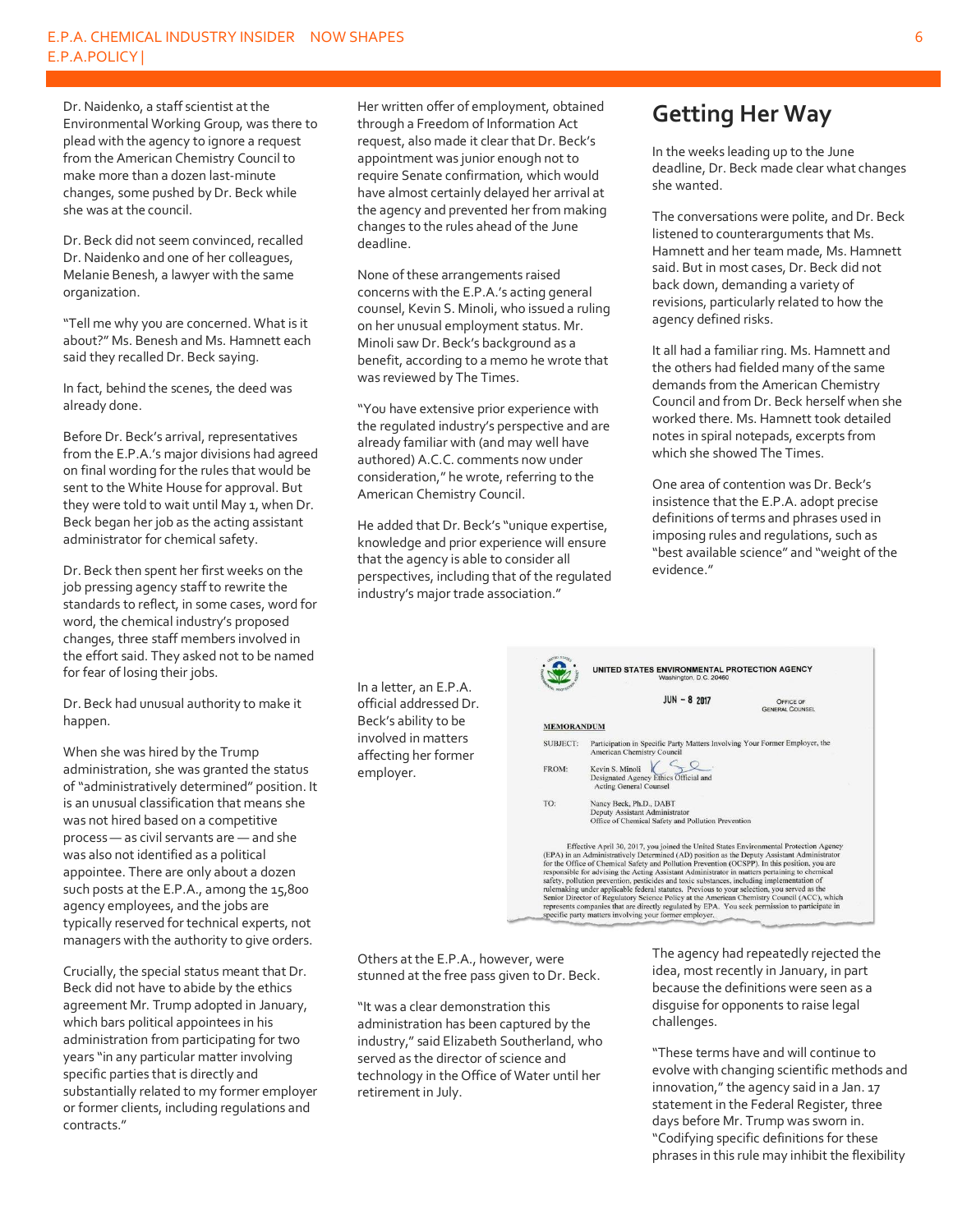and responsiveness of the agency to quickly adapt to and implement changing science."

Another area of dispute involved the "all uses" standard for evaluating health threats posed by chemicals. Under that standard, the E.P.A. would consider any possible use of a chemical when determining how to regulate it; Dr. Beck, like the chemical industry, wanted the E.P.A. to limit the evaluations to specific intended uses.

"There is no way we can look at thousands of uses," Dr. Beck told Ms. Hamnett in one meeting in mid-May, according to Ms. Hamnett and her notes. "We can't chase the last molecule."

| 5/12             |                                                                           |
|------------------|---------------------------------------------------------------------------|
|                  |                                                                           |
| $\circ$ $\vdash$ | FW Check-In                                                               |
|                  | · CRIB Bridge                                                             |
|                  | $= 0.60 - 0.000$                                                          |
|                  | · Logist estimate - Arang<br>٠                                            |
|                  | isk - depending a<br>Save ver<br>٠                                        |
|                  |                                                                           |
|                  | $1010$ $Re_1$ $Re_1$ $Re_1$ $Re_2$                                        |
|                  | Primitability: Premierinant                                               |
|                  | - For defendant unpressible, asset<br>×                                   |
|                  |                                                                           |
|                  | RE: Cash film in                                                          |
|                  | - Life-uppertunity                                                        |
|                  | - Saterusson<br>Interage collabor                                         |
|                  | - they well with determination)                                           |
|                  | - Campaign Dilector condensation                                          |
|                  | - Will american them in promise                                           |
|                  | $-8013777 - 16$ a few services of mounts                                  |
|                  | Water examplion Dominic bushed                                            |
|                  | to Angela ; Daniells miles to agreat                                      |
|                  | gother Laily E.O over ex. 4850,000<br>٠                                   |
|                  | around cont us can barden.                                                |
|                  | · Girdance, can estail as spokuntal<br>doc or schmit as soft doc. Nout to |
|                  | discot Sether                                                             |
|                  |                                                                           |
|                  |                                                                           |

Ms. Hamnett's notes from meetings where changes in toxic chemical rules were discussed at the request of Dr. Beck, who had a history of second-guessing the E.P.A.'s scientists.

As the June deadline under the new law approached, Dr. Beck took control of the rewriting herself, a highly unusual step at the E.P.A., where expert Civil Service employees traditionally hold the rulewriting pen.

Ms. Hamnett said she did not try to stop Dr. Beck given she had the support of the agency's new leadership.

Mr. Noe, the lawyer who worked with Dr. Beck during the Bush administration, was not involved in the rewriting of the new rules. But he said it was wrong to interpret Dr. Beck's actions as pro-industry; instead, he said, she was a defender of rigorous science.

"Anyone who would question Nancy's ability or integrity does not know her at all and just has a political ax to grind," he said.

Ms. Hamnett's handwritten notes, however, record increasingly urgent objections from across the agency, including from the Waste and Chemical Enforcement Division, the Office of Water and the Office of General Counsel.

"Everyone was furious," said Ms. Southerland, the official from the Office of Water. "Nancy was just rewriting the rule herself. And it was a huge change. Everybody was stunned such a substantial change would be made literally in the last week."

The general counsel's objections to the substance of the changes were among the most alarming.

Laurel Celeste, an agency lawyer, questioned whether the last-minute changes would leave the agency's rulemaking open to legal challenges. Her objections were outlined in a memo reviewed by The Times that was marked "confidential attorney client communication. Do not release under FOIA," referring to the Freedom of Information Act.

Federal law requires rules to be a "logical outgrowth" of the administrative record. But Dr. Beck had demanded changes that the staff had rejected, meaning that the rule contained items that "differ so greatly from the proposal that they cannot be considered to be the 'logical outgrowth' of the proposal and the comments," Ms. Celeste said.

Her memo, sent by email on May 30 to Dr. Beck and more than two dozen agency scientists and staff members, also raised concerns about the preamble, an important piece of any regulation that must accurately reflect its contents.

"We are also concerned that, as currently drafted, the preamble lacks an adequate rationale for a number of final rule provisions that have changed significantly from the proposal," Ms. Celeste wrote.

The objections were strongly worded, but they fell short of an important legal threshold — the formal filing of a "nonconcurrence" memo — that would have triggered further review of Dr. Beck's actions. Several E.P.A. staff members said in interviews that they had been told by Mr. Pruitt's top deputies to air their concerns in

so-called concur-with-comment memos, which put objections on the record but allowed the process to move forward.

The rules, with Dr. Beck's changes, were sent to the White House and approved by the June deadline. Mr. Pruitt assembled the team in late June for a brief ceremony to celebrate the completion of the work.

"Everybody here worked very, very hard," Ms. Hamnett said, as Mr. Pruitt signed his name, according to a video of the ceremony posted by the E.P.A.

### **'Not One of My Best Days'**

Environmentalists were dismayed, but Ms. Hamnett emerged from the whirlwind process with some confidence that all was not lost.

While she disagreed with a number of Dr. Beck's changes, she trusted that the E.P.A. staff would maintain its commitment to honor Congress's intent in the 2016 legislation. That would translate into a rigorous crackdown on the most dangerous chemicals, regardless of the changes.

But her confidence in the E.P.A.'s resolve was fragile, and it had been shaken by other actions, including the order Ms. Hamnett received to reverse course on banning the pesticide chlorpyrifos.

The order came before Dr. Beck's arrival at the agency, but Ms. Hamnett saw the industry's fingerprints all over it. Mr. Pruitt's chief of staff, Ryan Jackson, instructed Ms. Hamnett to ignore the recommendation of agency scientists, she said.

The scientists had called for a ban based on research suggesting the pesticide might cause developmental disabilities in children.

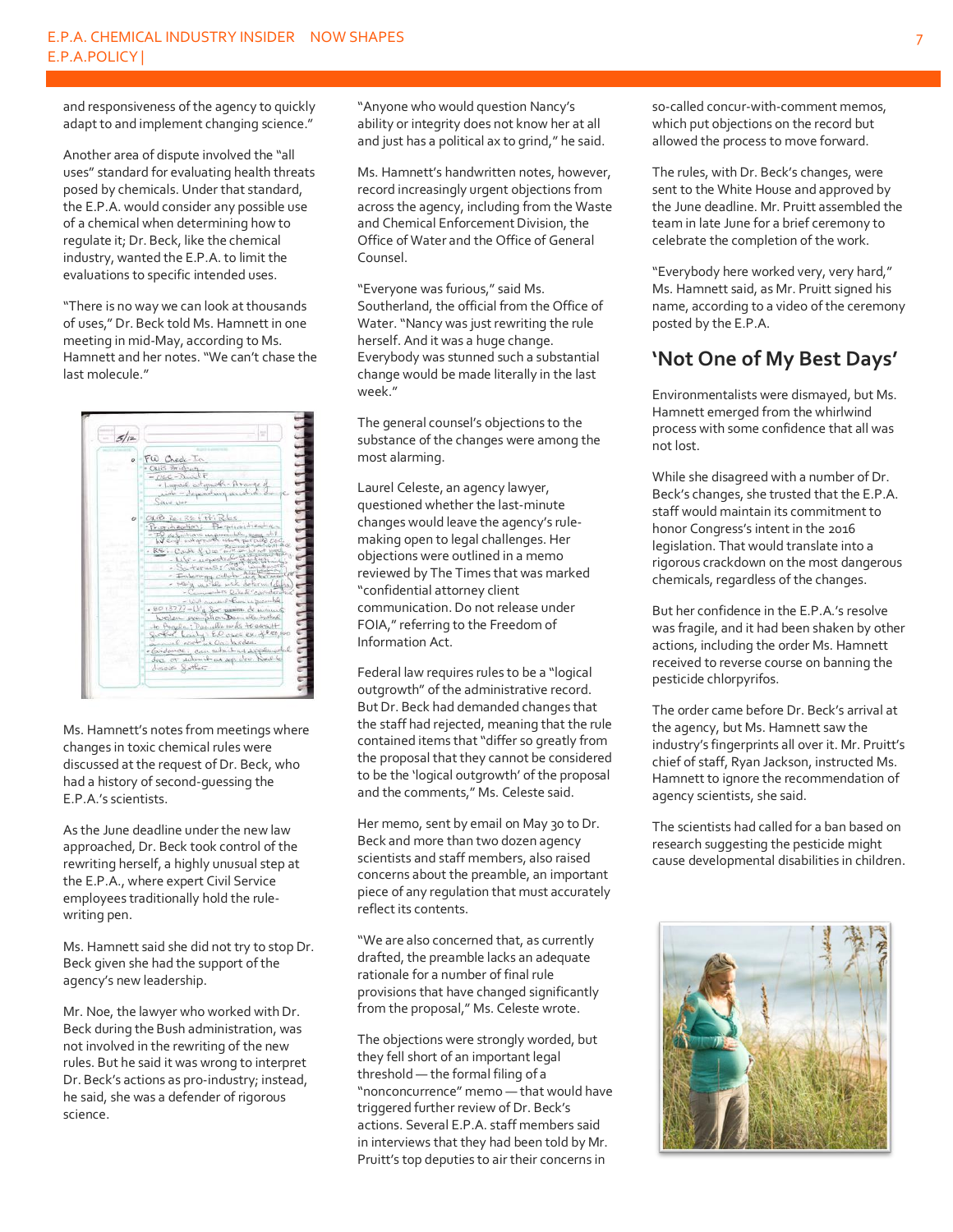#### E.P.A. CHEMICAL INDUSTRY INSIDER NOW SHAPES E.P.A.POLICY |



Farm workers in a field picking berries. Chlorpyrifos, a pesticide blamed for developmental disabilities in children, is still widely used in agriculture. In March, Mr. Pruitt overrode agency scientists' recommendation to ban it.

To keep the pesticide on the market, under E.P.A. guidelines, the agency needed to have a "reasonable certainty" that no harm was being caused.

"The science and the law tell us this is the way to go," Ms. Hamnett said of a ban.

But the reaction from her superiors was not about the science or the law, she said. Instead, they queried her about Dow Chemical, the pesticide's largest manufacturer, which had been lobbying against a ban.

The clash is recorded in Ms. Hamnett notebook as well as in emails among Mr. Pruitt's top political aides, which were obtained by The Times.

"They are trying to strong arm us," Mr. Jackson wrote after meeting with Ms. Hamnett, who presented him with a draft petition to ban the pesticide.

Mr. Jackson, Ms. Hamnett's notebook shows, then asked her to come up with alternatives to a ban. He asserted, her notes show, that he did not want to be "forced into a box" by the petition.

Ms. Hamnett recorded Mr. Jackson's reaction to a pesticide ban in her notebook.

"I scared them," Mr. Jackson wrote in an email to a colleague about his demands on Ms. Hamnett and her team.

As a possible compromise, Ms. Hamnett's team had been talking to Dow about perhaps phasing out the pesticide instead of imposing an immediate ban. But Dow, after Mr. Trump's election, was suddenly in no mood to compromise, Ms. Hamnett recalled. Dow did not respond to requests for comment.

She now knew, she said, that the effort to ban the pesticide had been lost, something Mr. Jackson's emails celebrated.

"They know where this is headed," Mr. Jackson wrote.

Just over a week later, Ms. Hamnett submitted a draft order that would deny the request for a ban.



"It was hard, very hard," she said, worrying that the pesticide would continue to harm children of farmworkers. "That was not one of my best days."

The episode is one reason she worries the E.P.A. will defer to the chemical industry as it begins to evaluate toxic chemicals under the standards created by the new law. She became particularly concerned because of a more recent exchange with Dr. Beck over methylene chloride, which is used in paint removers.

After more than a decade of research, the agency had concluded in January that methylene chloride was so hazardous that its use in paint removers should be banned.

Methylene chloride has been blamed in dozens of deaths, including that of a 21 year-old Tennessee man in April, who was overwhelmed by fumes as he was refinishing a bathtub.

"How is it possible that you can go to a home improvement store and buy a paint remover that can kill you?" Ms. Hamnett asked. "How can we let this happen?"

Furniture-refinishing companies and chemical manufacturers have urged the E.P.A. to focus on steps like strengthening warning labels, complaining that there are few reasonably priced alternatives.

Ms. Hamnett said Dr. Beck raised the possibility that people were not following the directions on the labels. She also suggested that only a small number of users had been injured. "Is it 1 percent?" Ms. Hamnett recalled Dr. Beck asking.

Ms. Hamnett said she was devastated by the line of questioning.

After years of successfully fending off Dr.

Beck and her industry allies, the balance of power at the agency had shifted toward the industry.

She had long planned to wrap up her work at the agency soon, as her husband, David, had retired three years ago. On Sept. 1, Ms. Hamnett turned in her badge and joined him.

Mr. Pruitt has selected a replacement for Ms. Hamnett: Michael L. Dourson, a toxicologist who has spent the last two decades as a consultant helping businesses fight E.P.A. restrictions on the use of potentially toxic compounds. He is already at work at the agency in a temporary post while he awaits Senate confirmation.

The American Chemistry Council, and its members, are among the top private-sector sponsors of Mr. Dourson's research. Last year, he collaborated on a paper that was funded by the trade group. His fellow author was Dr. Beck.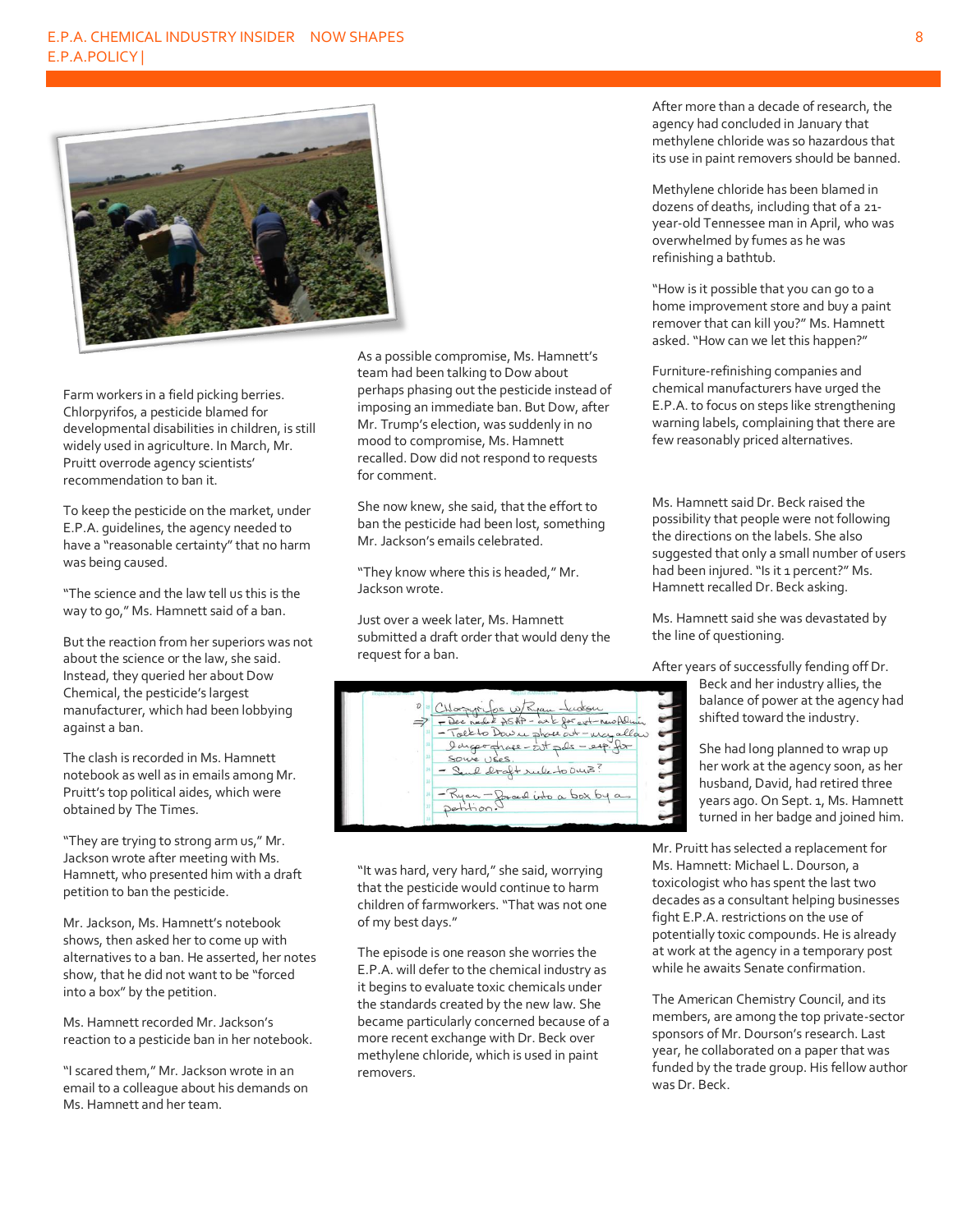## The E.P.A.'s Top 10 Toxic Threats, and Industry's Pushback

The Environmental Protection Agency has published a list of 10 toxic threats it will evaluate first under a law passed last year intended to crack down on hazardous chemicals. They are among 90 chemicals identified by the agency that may harm children, damage nerve tissue, cause cancer, contaminate the environment, accumulate in the bloodstream or show up in consumer products. As the review begins, industry and other interest groups are urging the E.P.A. to limit any restrictions.



#### **[Asbestos](https://www.epa.gov/assessing-and-managing-chemicals-under-tsca/risk-evaluation-asbestos-0)**

*[Where you may find it](https://www.documentcloud.org/documents/4113282-Use-and-Market-Reports-for-10-EPA-Priority.html#document/p1/a382687)*: Asbestos has not been manufactured in the United States since 2002, but [imports](https://minerals.usgs.gov/minerals/pubs/commodity/asbestos/mcs-2017-asbes.pdf) surged [last year,](http://www.asbestosdiseaseawareness.org/wp-content/uploads/2017/09/HTS-2524-ASBESTOS-2016-annual.pdf) and it is still used in certain vehicle braking systems, asphalt roof coatings and gaskets. Asbestos is also commonly used by [chlorine manufacturers.](https://www.bna.com/epa-asbestos-review-n57982076918/)

*How it could hurt you:* Asbestos is [associated with](https://www.epa.gov/asbestos/learn-about-asbestos) lung cancer and mesothelioma, a rare form of cancer that is found in the thin lining of the lung, heart, chest and abdomen.

*Industry intervention*: The trade group representing the chlorine industry, the American Chemistry Council, [argues](http://src.bna.com/iuL) that "the few remaining uses for asbestos are tightly controlled," and that banning it would not do much to protect health.

#### **[1-Bromopropane](https://www.epa.gov/assessing-and-managing-chemicals-under-tsca/risk-evaluation-1-bromopropane-1-bp)**

*[Where you may find it](https://www.documentcloud.org/documents/4113282-Use-and-Market-Reports-for-10-EPA-Priority.html#document/p42/a382688)*: 1-bromopropane is used as a refrigerant, a lubricant, a degreaser and a solvent in spray adhesives and dry cleaning. Its use in agricultural chemical manufacturing and foam-cushion manufacturing has also been reported.

*How it could hurt you*: [Exposure can cause](https://www.osha.gov/dts/hazardalerts/1bromopropane_hazard_alert.html) dizziness, headaches, slurred speech, confusion, muscle twitching, difficulty walking and loss of consciousness. Studies on animals suggest that exposure is also associated with reduced blood cell counts along with toxicity to the liver and the reproductive and nervous systems.

*Industry intervention:* The Alkylphenols & Ethoxylates Research Council, which represents companies that manufacture the chemical, [argue](https://www.regulations.gov/contentStreamer?documentId=EPA-HQ-OPPT-2016-0741-0023&attachmentNumber=1&contentType=pdf) that the E.P.A. should not consider health threats that occur when people do not follow warning labels.

#### **[Carbon Tetrachloride](https://www.epa.gov/assessing-and-managing-chemicals-under-tsca/risk-evaluation-carbon-tetrachloride)**

*[Where you may find it:](https://www.documentcloud.org/documents/4113282-Use-and-Market-Reports-for-10-EPA-Priority.html#document/p64/a382690)* Carbon tetrachloride, a clear liquid with a [sweet smell, was once used](https://www.atsdr.cdc.gov/substances/toxsubstance.asp?toxid=35) in refrigeration fluids, aerosol propellants, pesticides, cleaning fluids, spot removers and degreasing agents. Most of those uses have been banned, but it is still has industrial applications, such as manufacturing petrochemicals.

*How it could hurt you:* [It can cause](https://www.atsdr.cdc.gov/phs/phs.asp?id=194&tid=35) injuries to the liver and kidneys and, at high levels, can result in fatal damage to the brain and nervous system.

*Industry intervention:* Halogenated Solvents Industry Alliance [argues](https://www.regulations.gov/contentStreamer?documentId=EPA-HQ-OPPT-2016-0733-0013&attachmentNumber=2&contentType=pdf) that worker exposures are already regulated by Labor Department safety rules and that "occupational conditions of use do not pose an unreasonable risk."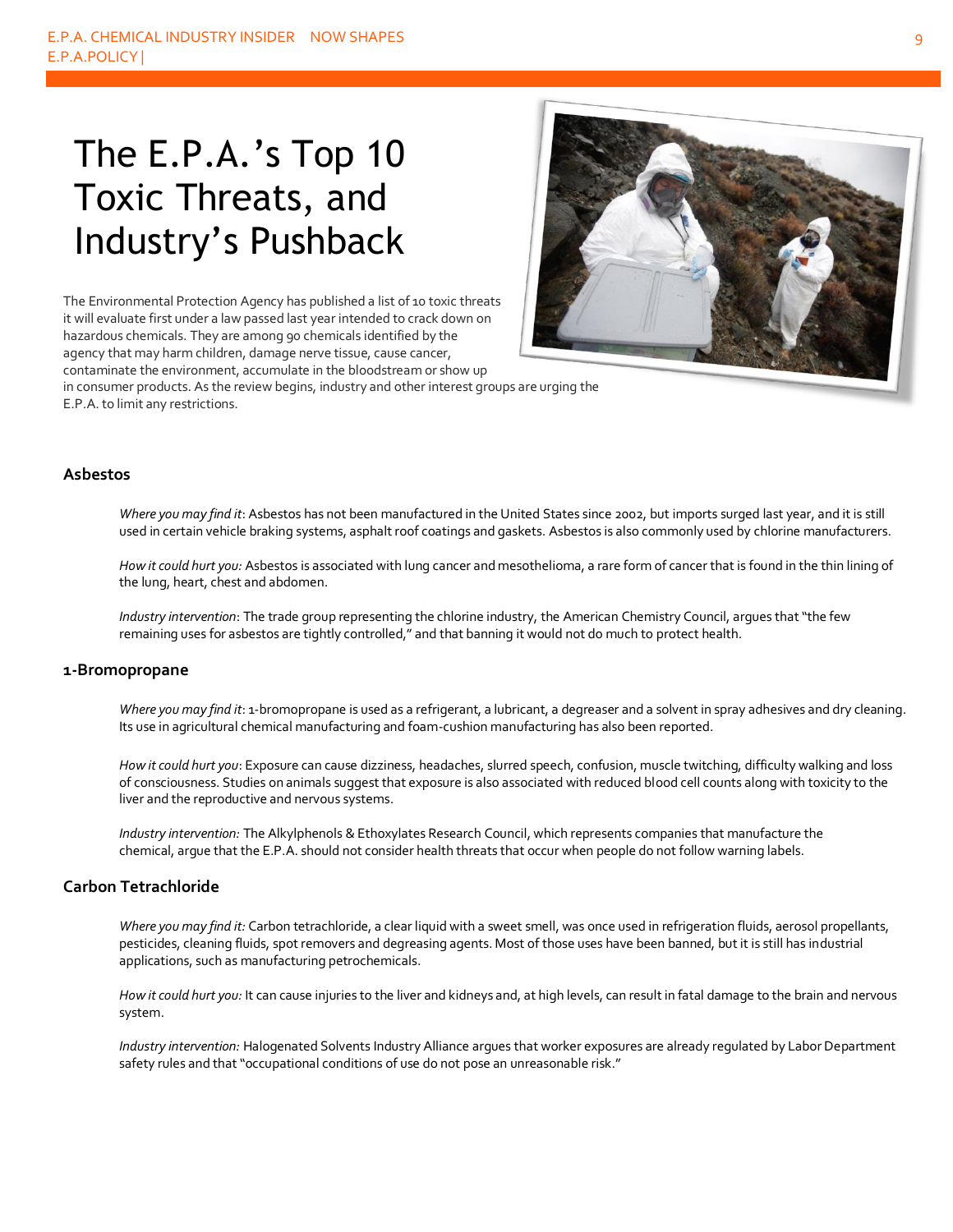#### **[1,4-Dioxane](https://www.epa.gov/assessing-and-managing-chemicals-under-tsca/risk-evaluation-14-dioxane)**

*[Where you may find it:](https://www.documentcloud.org/documents/4113282-Use-and-Market-Reports-for-10-EPA-Priority.html#document/p94/a382692)* 1,4-dioxane is a flammable liquid with a variety of industrial applications, such as the manufacture of adhesives and sealants and other chemicals. It is used in [paint strippers,](https://www.epa.gov/sites/production/files/2014-03/documents/ffrro_factsheet_contaminant_14-dioxane_january2014_final.pdf) dyes, greases, varnishes and waxes, and it can be found in antifreeze, aircraft de-icing fluids, deodorants, shampoos and cosmetics.

*How it could hurt you:* The E.P.A. says that the chemical is "likely to be carcinogenic to humans" and that it may cause kidney and liver damage. It is now often found at low levels in drinking water supplies.

*Industry intervention:* The American Cleaning Institute [argues](http://www.cleaninginstitute.org/assets/1/Page/ACI-Comments-14-dioxane.PDF) that while many consumer products may have small amounts of 1,4 dioxane, they are "extraordinarily low levels" and should be ignored.

#### **[Cyclic Aliphatic Bromide Cluster](https://www.epa.gov/assessing-and-managing-chemicals-under-tsca/risk-evaulation-cyclic-aliphatic-bromide-cluster-hbcd)**

*[Where you may find it:](https://www.documentcloud.org/documents/4113282-Use-and-Market-Reports-for-10-EPA-Priority.html#document/p128/a382693)* Cyclic aliphatic bromide cluster is a group of chemicals found in flame retardants, plastic additives and certain polystyrene foams used in the construction industry for thermal insulation boards.

*[How it could hurt you:](https://www.epa.gov/assessing-and-managing-chemicals-under-tsca/risk-management-hexabromocyclododecane-hbcd)* People may be exposed to the chemicals from products and dust in the home. Animal test results suggest potential reproductive, developmental and neurological effects.

*Industry intervention*: The American Fuel & Petrochemical Manufacturers [argues](https://www.documentcloud.org/documents/4111860-AF-Comment-4.html) that the E.P.A. should not consider "potential of an accident or misuse, whether intentional or unintentional," when deciding to restrict these chemicals, as "misuse is not even predictable and should never be included in toxicological risk assessment."

#### **Methylene Chloride**

*Where you may find it*: Methylene chloride is used in pharmaceutical manufacturing and polyurethane foam manufacturing. It is also found in paint strippers, adhesives, metal cleaners and aerosol solvents. Many products are sold at home improvement stores.

*How it could hurt you*: Exposure can harm the central nervous system, with effects including dizziness, incapacitation and, sometimes, death. It is also linked to liver toxicity, liver cancer and lung cancer. It has been associated with dozens of deaths. The E.P.A., just days before the end of the Obama administration, proposed banning its use as a paint stripper because of these hazards.

*Industry intervention*: W.M. Barr & Company, the largest national manufacturer of solvents, removers, fuels and cleaning products, asked the E.P.A. to withdraw its proposed rule to ban methylene chloride in paint strippers, arguing that its products do "not present an unreasonable risk."

#### **N-Methylpyrrolidone**

*Where you may find it*: N-Methylpyrrolidone is a solvent used in petrochemical processing. It can be found in plastics, paints, inks, enamels, electronics, industrial and consumer cleaning products and arts and crafts materials.

*How it could hurt you:* It may pose a particular risk to women who are pregnant or of childbearing age, according to studies on animals that suggest delayed fetal development.

*Industry intervention:* The NMP Manufacturers Group argues that the chemical "is used in many industry sectors, in varied processes," and that it would be "unworkable for industry and unworkable for EPA" to evaluate them all.